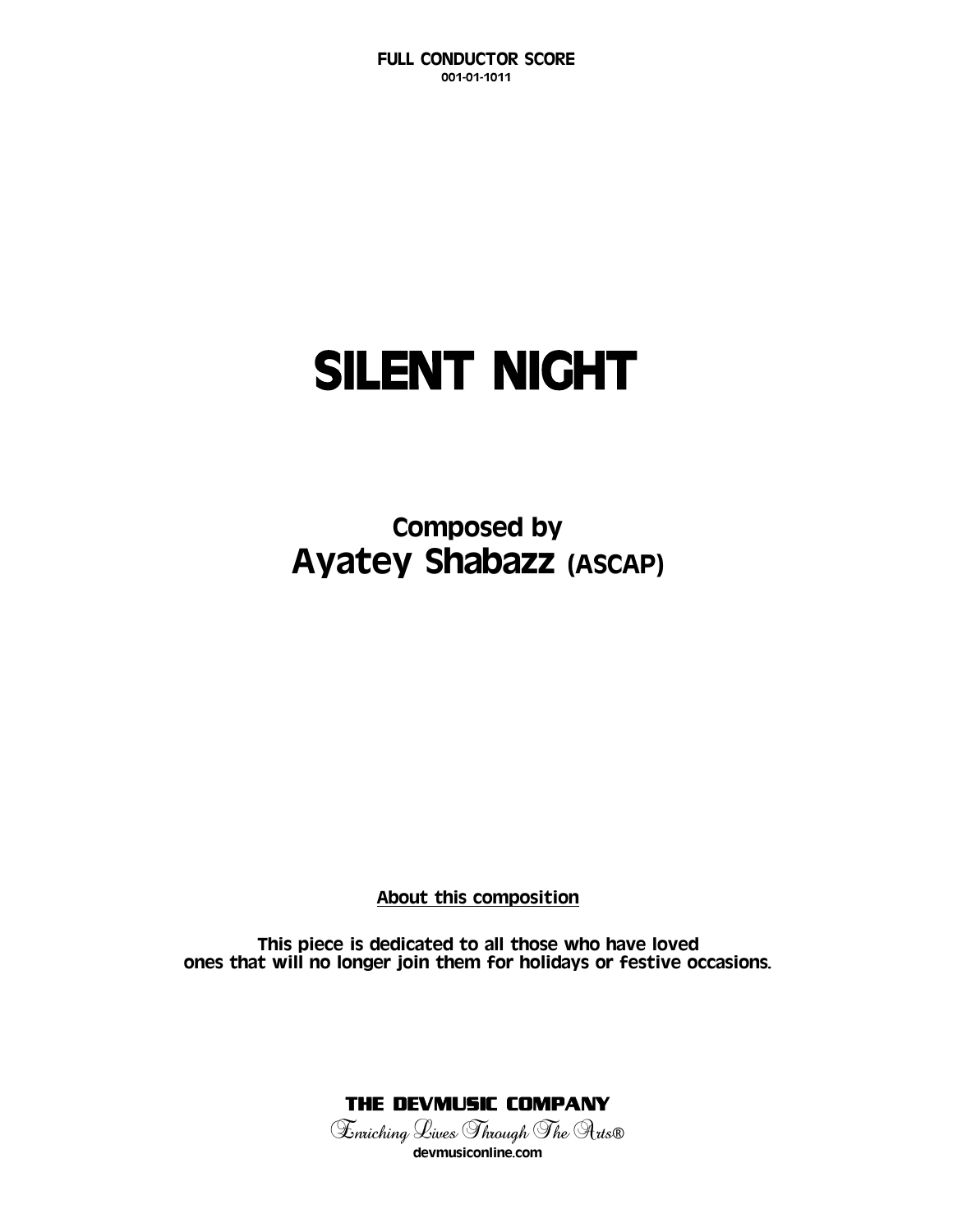

All Rights Reserved International Copyright Secured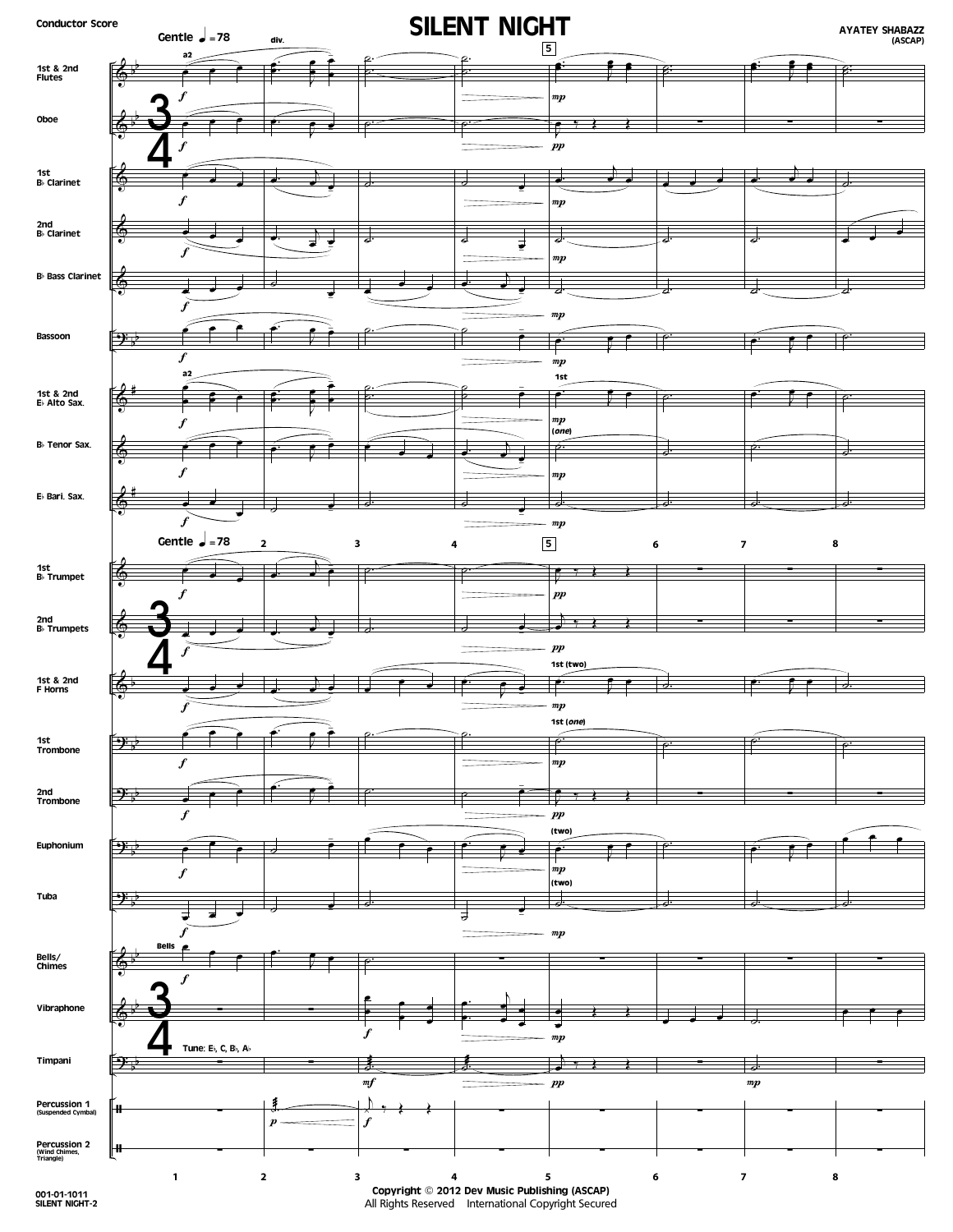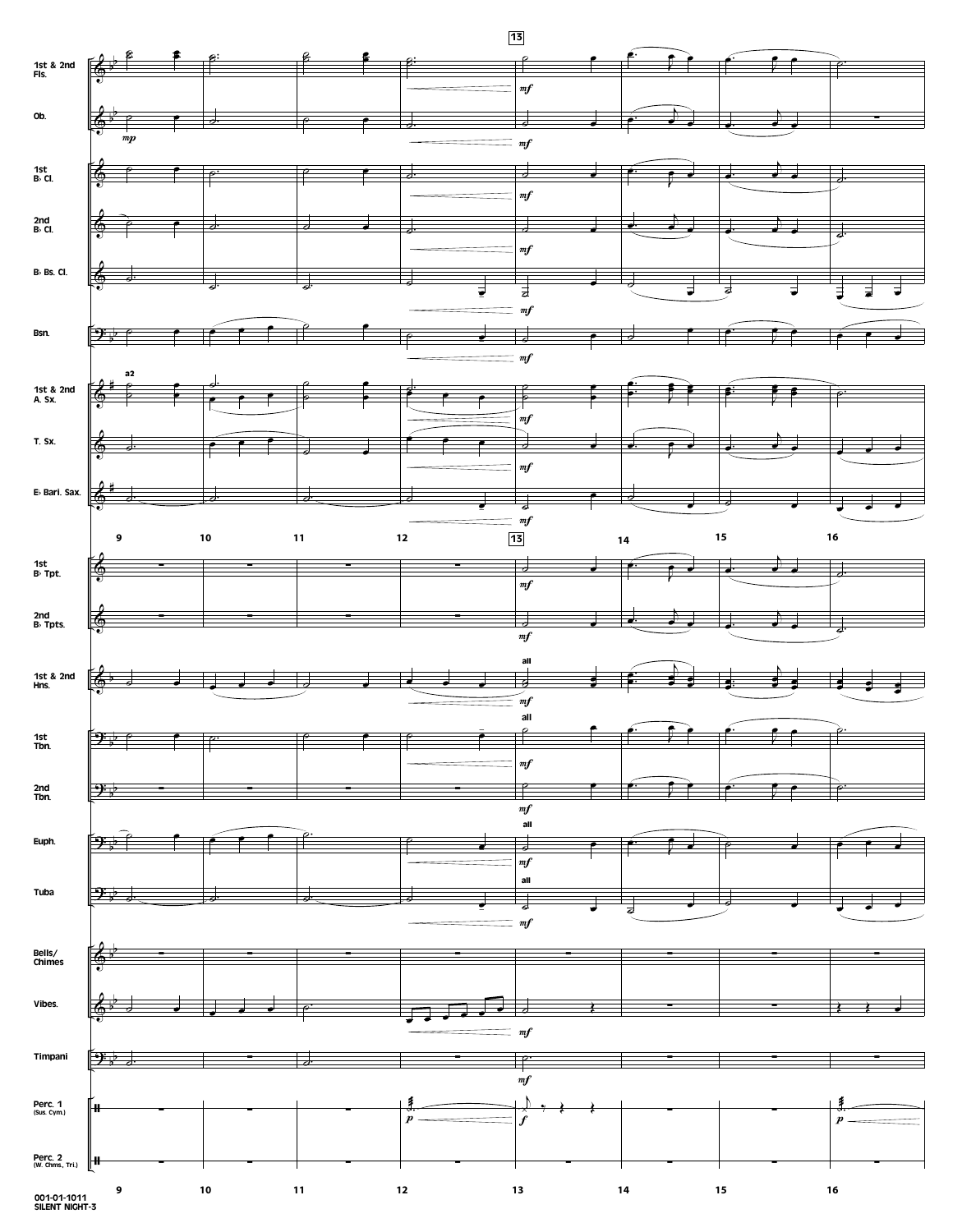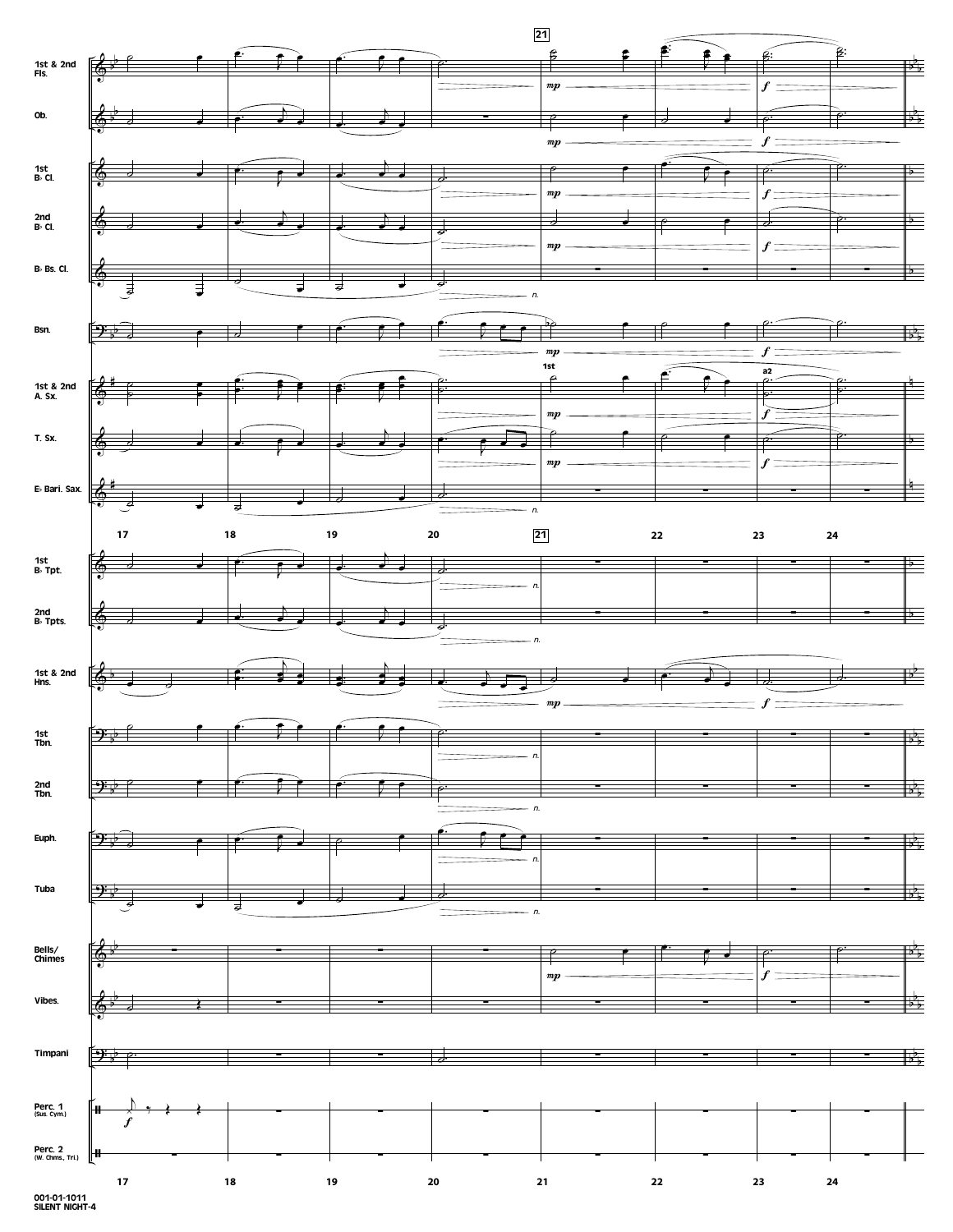

**001-01-1011 SILENT NIGHT-5**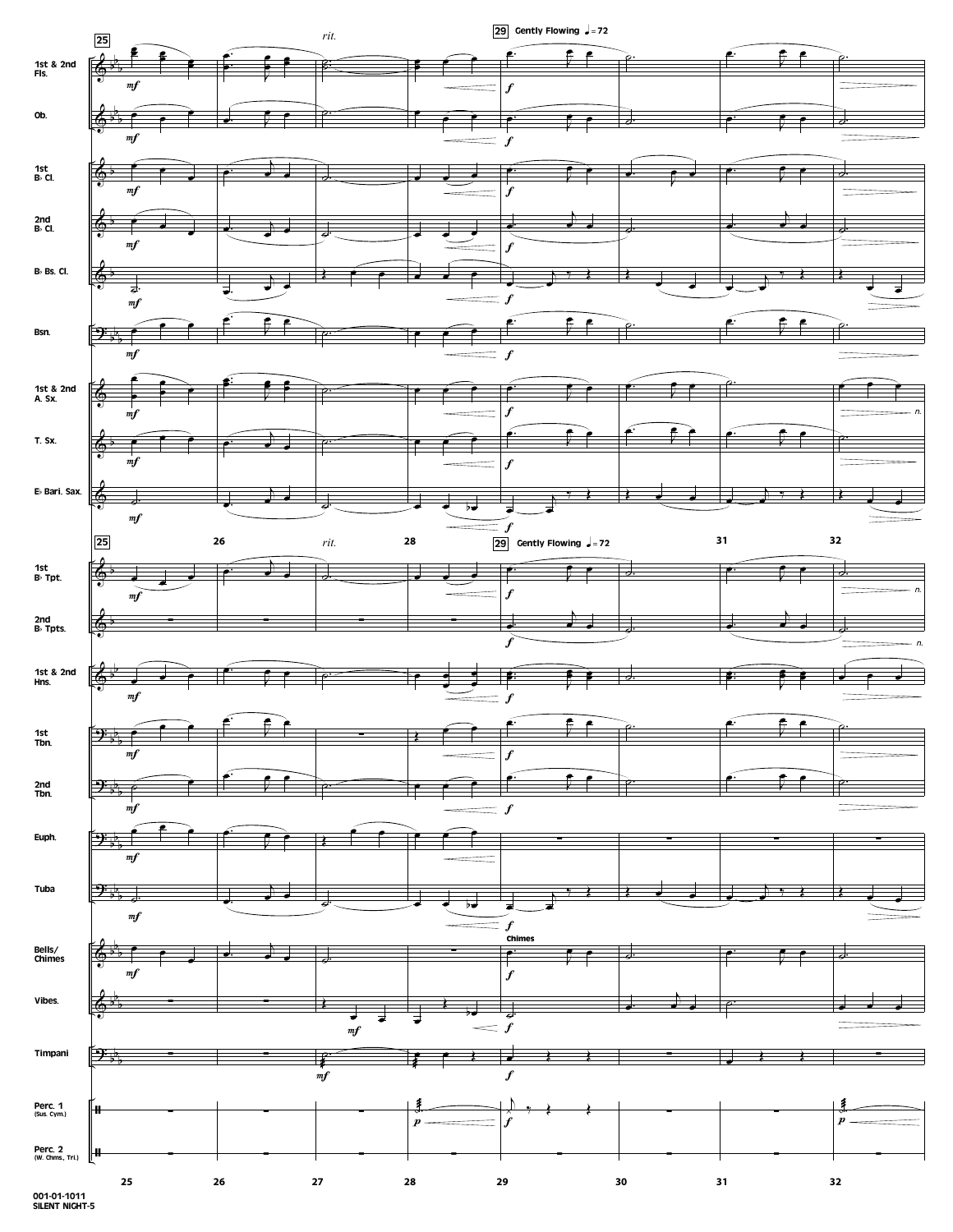

**001-01-1011 SILENT NIGHT-6**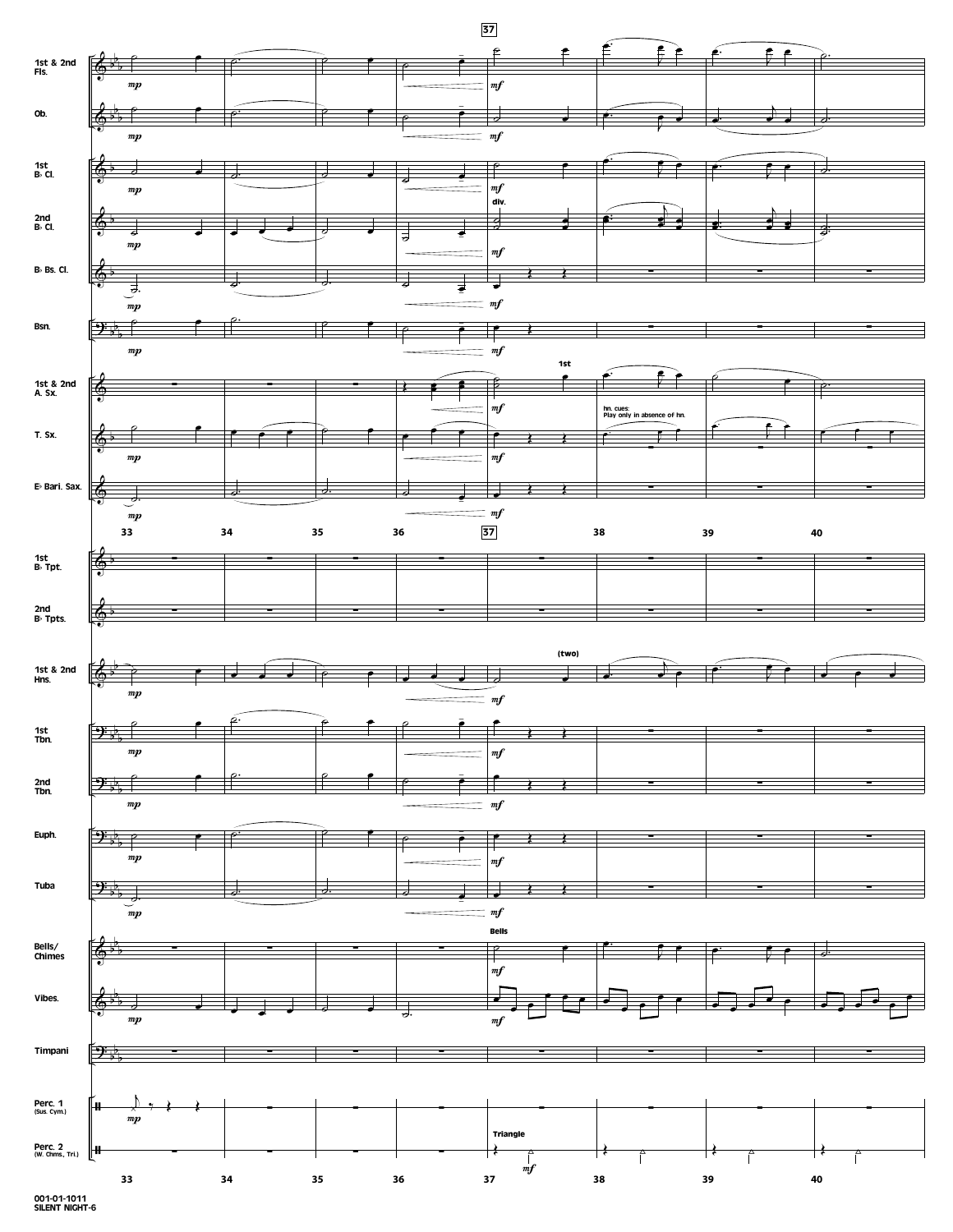